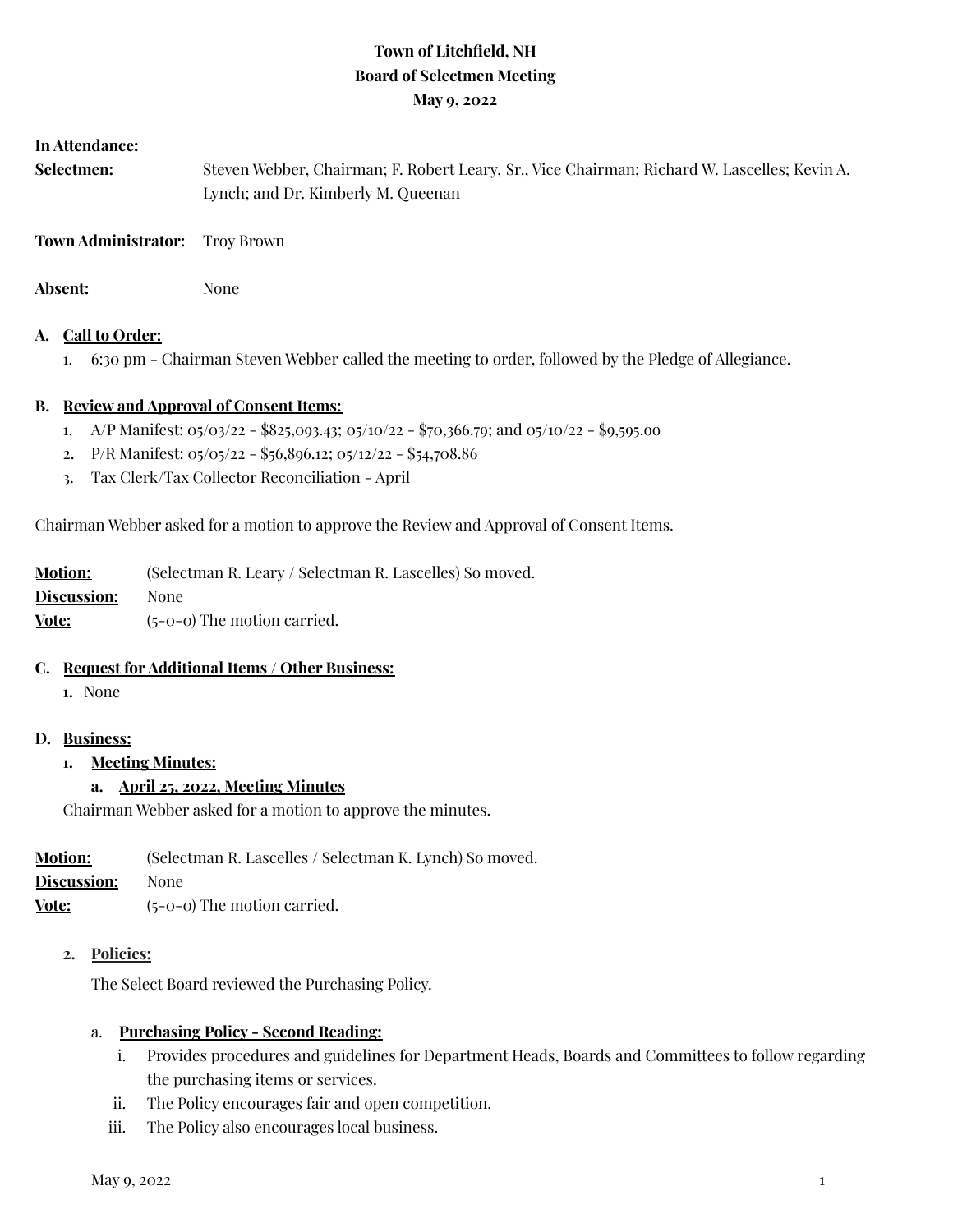- iv. The Town Administrator is authorized to approve Purchase Orders from \$5,000 to \$11,999. Three written informal proposals are requested.
- v. The Select Board approves any purchase from \$12,000 or greater with a formal bidding process, unless waived.
- vi. The Select Board may grant waivers on a case by case basis.
- vii. Appendix A List of vendors excluded from competitive bidding (i.e software license, vehicle repairs, uniforms, legal services, insurances, etc.).

Town Administrator Brown proposed making a change to the disposal of surplus property. He suggested that Department Heads have the authority to dispose of surplus property that has a value of \$0 to \$500. Town Administrator Brown also suggested that the Town Administrator have the authority to dispose of surplus property that has a value of \$500 to \$1,000.

Selectman Lascelles asked how the Town post things correctly since the Town is limited to the Union Leader and the Telegraph. Town Administrator Brown mentioned that he still has access to the Telegraph and the Union Leader, and he uses them for some of the legal notices. He noted that the Town would use its website and professional websites (i.e. [www.nhmunicipal.org,](http://www.nhmunicipal.org) or [www.nhroadagents.org/](http://www.nhroadagents.org)).

Selectman Lascelles asked if it would be allowable to put something on social media, if the Town was going to dispose of a Police cruiser. Mr. Brown commented that he reaches out to IT Director John Brunelle when there is going to be a Town Hearing. Mr. Brown asks that Mr. Brunelle post something on the Town website and on social media.

Selectman Leary stated that if a Department Head or Town Administrator were to dispose of something, the Select Board should be notified. Mr. Brown said that he would add, "the Town Administrator has the authority from \$500 to \$1,000, upon notification to the Board of Selectmen." Selectman Leary said the line should also be added to the Department Heads section.

Chairman Webber asked for a motion to approve the amended Purchasing Policy.

**Motion:** (Selectman R. Lascelles / Selectman K. Queenan) Motion to accept the Purchasing Policy, as amended. **Discussion:** None **Vote:** (5-0-0) The motion carried.

# **E. Reports:**

# **1. Town Administrator Report:**

### **a. Audit:**

Town Administrator Brown mentioned that the 2021 Audit will start. The auditors will be in the building for two days this week. They will be here on Wednesday and Thursday. Mr. Brown commented that they have already started the pre-audit process.

### **b. Part-Time Clerk:**

Finance Manager Karen White asked Mr. Brown to inform the Select Board that they will be publishing the tax warrant for the first tax bill this week. He reminded the Board that the tax warrant has to be delivered to the Tax Collector by May 15. Mr. Brown said that he would send an email out to the Board requesting that at least three Selectmen come in and sign the warrant.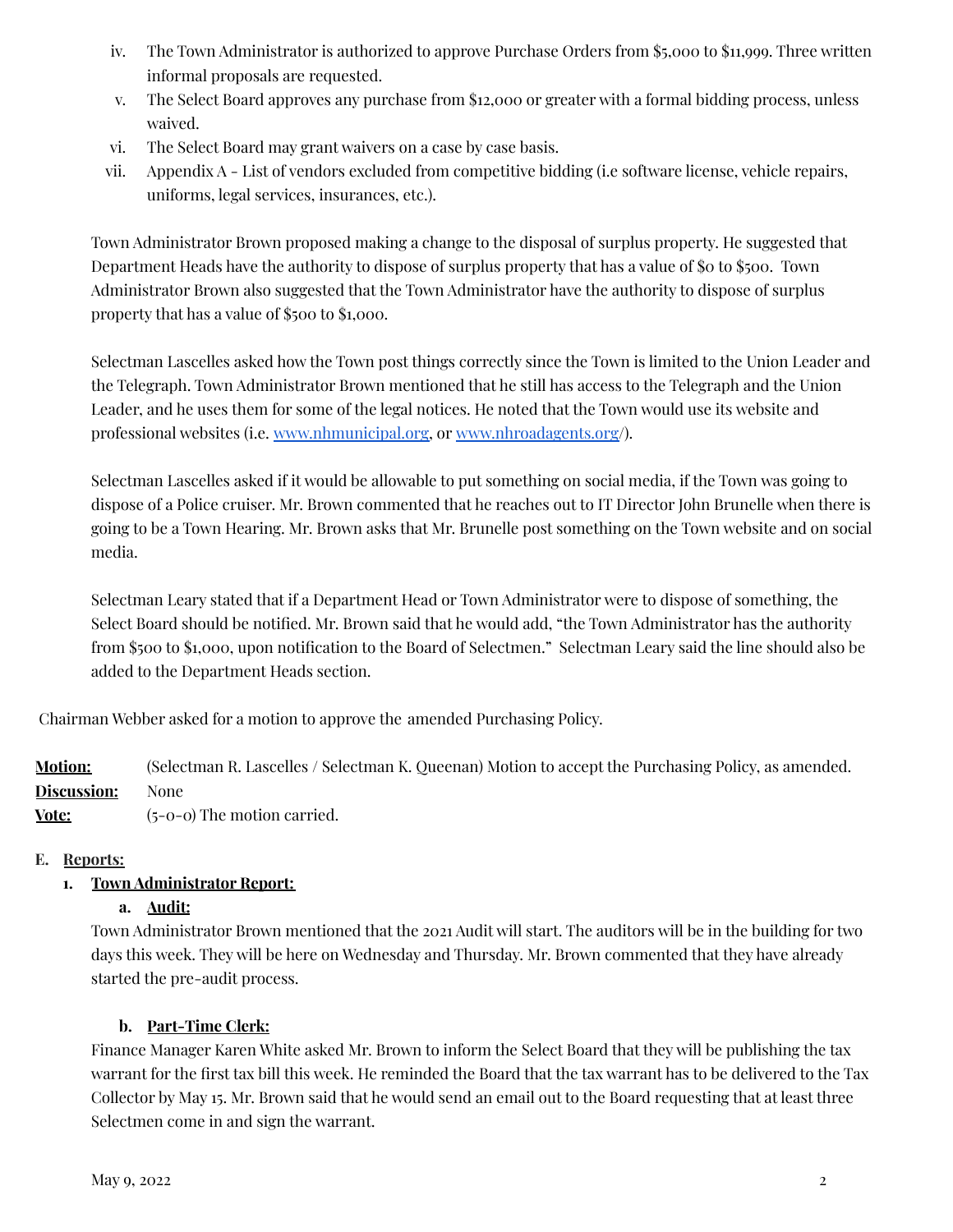Mr. Brown said that the part-time clerk position, which was approved by the taxpayers of Litchfield, has been posted by Town Clerk and Tax Collector Theresa Briand. The position has been posted on social media, the Town's website, and the NH Municipal Association website.

## **c. High Resolution Fly-Over:**

Mr. Brown mentioned that Jayson Brennen was working to coordinate a flyover to get the high resolution of the Town. The company did a flyover, but the resolution did not come out great. Mr. Brennen contacted the company and they did another flyover today.

Mr. Brown thanked Mr. Brennen, and added that it is nice to have a resident that has expertise in this area.

## **d. Furniture Upgrade:**

Mr. Brown commented that they may see a little activity tomorrow. He noted that at the year end, the Board encumbered some funds to upgrade the desks for Ms. White, Ms. Snaman, Mr. Blackwell, and himself. The furniture should get delivered, and move the very old furniture out.

Selectman Lascelles asked how the furniture was going to be disposed, and Mr. Brown stated that even the used furniture companies do not want the desks. He noted that they would try to move the desks to the Transfer Station and see if residents might take them for free.

### **F. Public Input @ 6:46 pm:**

1. Rick Charbonneau, 401 Charles Bancroft Highway -

Mr. Charbonneau mentioned that he attended the Planning Board meeting and he asked the Board about the noise ordinance. The Town does not have a noise ordinance but it does have a 75 decibel requirement, and a lighting requirement. Mr. Charbinneau asked the Planning Board to put the decibel and lighting requirements on the Plan, but the Planning Board informed him that the enforcement was up to the Select Board.

Mr. Charbonneau stated that he came to the Select Board meeting to find out who he should contact when there might be a problem. Dr. Queenan mentioned that she was going to report about this during the Selectmen Reports. She mentioned that at the prior Planning Board Meeting, the Board discussed identifying "Process" of reporting Violations (Site Plan, Zoning Ordinance, Noise, etc.), for on-hours and off-hours. The Initial Research/Inquiry is ongoing. She noted that the next research is scheduled for May 12, 2022. Dr. Queenan noted that the Planning Board has a form online for violations, and they have information from the NH Municipal Association regarding what to do.

Mr. Charbonneau pointed out that the violations occur over the weekend, and there is no official that witnesses what occurred. He commented that the Litchfield Police Department should know the regulations if there is a complaint made. Mr. Charbonneau stated that he would allow for the Town to choose the meter that would enable the Town to read the noise and light levels and he would pay for the meter.

Mr. Charbonneau acknowledged that the discussion was just the beginning of the process to start enforcing the noise and light ordinances. Captain Scotti suggested that residents call the Litchfield Police Department and make a complaint. The police will then document the complaint and pass it on to Code Enforcement on Monday.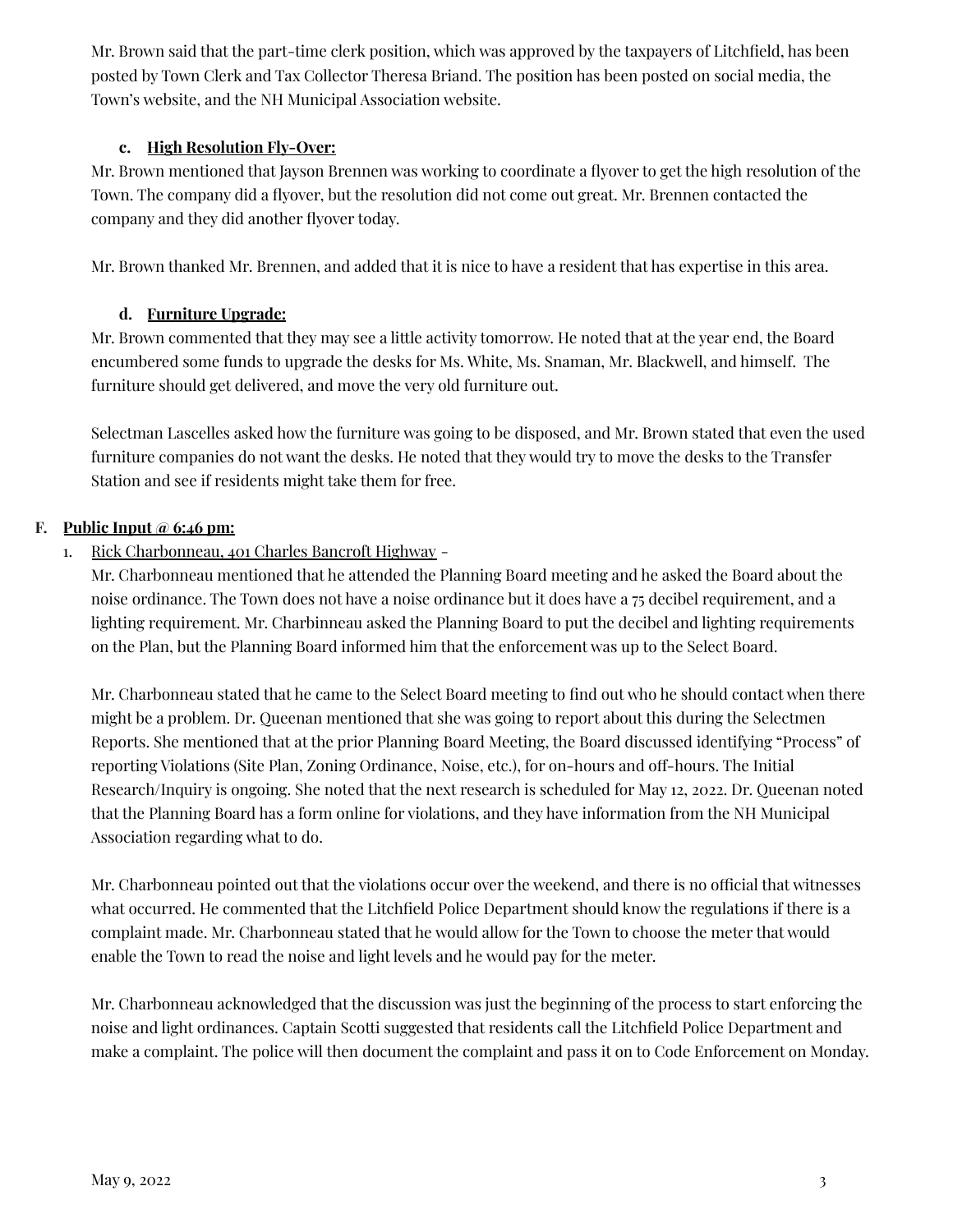Mr. Brown stated that, this year, the Town purchased software that allows the IT department to make up a complaint form. The form would be a PDF that the resident would fill out and a copy of the form would route to that resident, the employees in charge of researching the complaint.

Public Input closed at 7:02 pm.

# **G. Reports (cont.):**

## **2. Selectmen's Report:**

# a. **Selectman S. Webber:**

## i. **Recreation Commission:**

The Rec Commission's next meeting will be on May 10.

## ii. **School Facilities Improvement Committee:**

The last School Facilities Improvement Committee meeting was canceled because of the April vacation, and there is a meeting this Wednesday.

## b. **Selectman R. Leary:**

## i. **Budget Committee:**

The next Budget Committee meeting is on May 26.

### c. **Selectman R. Lascelles:**

## i. **Heritage Commission:**

Selectman Rich Lascelles commented that the Heritage Commission has not met.

Mr. Lascelles stated that if there was anyone who grew up or lived under communism in Eastern Europe, former president of Poland Lech Walesa will be speaking to a joint session of the House and the Senate on Thursday, May 12. If anyone is interested contact Selectman Lascelles and he will provide an invitation.

### ii. **Emergency Management Team:** Nothing to Report

### d. **Selectman K. Lynch:**

# i. **Conservation Commission:**

Selectman Lynch stated that the Conservation Commission met and they will have the Fishing Derby at Parker Park. Harry Menzigian spoke at the Conservation Commission meeting and mentioned that he had a hard time getting the license to have the Fishing Derby. The first person he spoke with retired and the second person had to start from the beginning because she did not receive any information regarding the request. Mr. Lynch mentioned that the Litchfield Police, Fire, and EMT's will be there to make sure the residents are safe.

# e. **Selectman K. Queenan:**

# i. **Capital Improvement Planning Committee:**

Dr. Queenan mentioned that the next CIP meeting will be held on Monday June 6, 2022. The last meeting was held on Monday May 2, 2022. At the meeting:

1. Two contracts were approved for Mr. Minkarah from NRPC.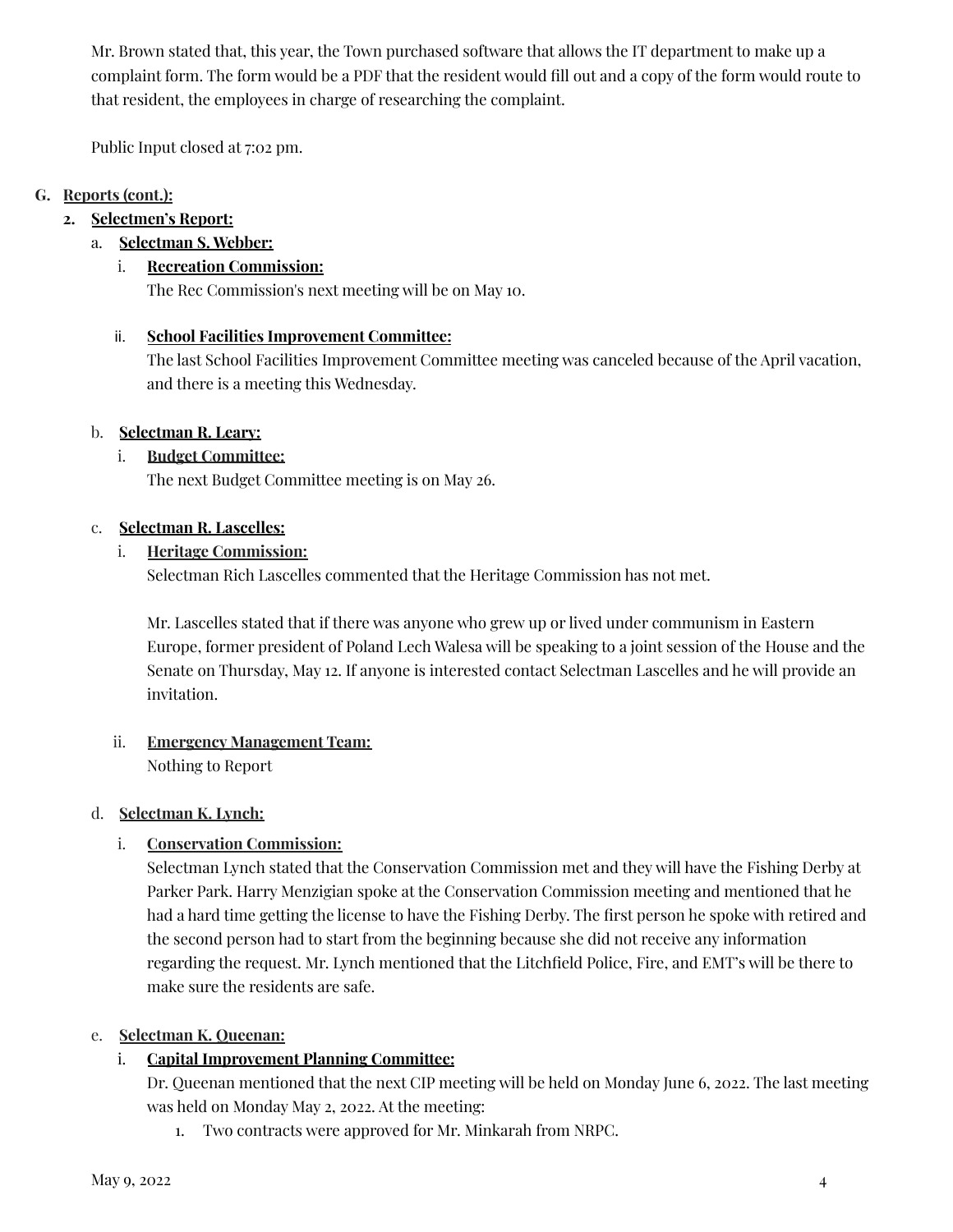- a. Update the CIP spreadsheet and draft a formal CIP report.
- b. Review current Impact Fee Methodologies, work with town and school to identify future projects that accommodate growth, look at future town data projections, and then develop a final Impact Fee Schedule for adoption by the Planning Board.
- 2. The Fire Chief and Deputy Chief discussed the need for a new Fire Truck. The informed the Committee that it takes about 22 months for new fire trucks (order/spec/build/deliver). Price of a new Fire Truck is mid-to-high \$700,000. Since 90% of the town now has access to hydrants, the CIP Committee can remove the Tanker truck from the CIP Committee.

The new Fire Truck will keep the town's ISO Insurance rating the same, continue to meet the town's required NFPA standards, and allow Litchfield to support neighboring towns. They followed-up on the submitted used fire truck list. Two of the fire trucks were already sold, and the other two had electrical issues.

- 3. Waiting for the two town citizens that expressed interest for the one Citizen Representative role of this committee, to be invited to the next CIP meeting.
- 4. The Library Chairperson introduced herself to the CIP committee. She plans on being more active with the CIP committee.
- 5. The CIP Committee is planning in June, to start hearing from the Town Administrator and the Department Heads, in order to add their items onto the CIP. The CIP Committee may double up meetings in the next few months, so they can expedite prioritizing CIP items for the Select Board.

Mr. Brown mentioned that the Select Board is relying on the CIP Committee to put together a list for recommended actions regarding the ARPA funds. The CIP Committee will update the priorities for the CIP Plan and ask for the ARPA fund requests.

# ii. **Planning Board:**

Dr. Queenan commented that the next Planning Board meeting is scheduled for Tuesday, May 17, 2022 at 7 pm at the Town Hall. She noted that one item on the meeting agenda will be a workshop to discuss Albuquerque Traffic Calming Measures.

Dr. Queenan mentioned the last meeting was held on Tuesday May 3, 2022. The Planning Board conditionally approved the Corning Farm at River Edge development project near Route 3A and Corning Road. These will be 64 three-bedroom townhomes, and the house will be made into two units. The total is 66 units.

Dr. Queenan stated that the Town should work with NRPC to get the Corning Rd/3A intersection onto the 10-year TIP Plan (Transportation Improvement Program). The DOT is aware that this intersection must be improved because the intersection currently has a grade of a "D." They are expecting in 10-years that leaving Corning Road and turning left onto 3A would have a five minute and 11 seconds (311 seconds) wait.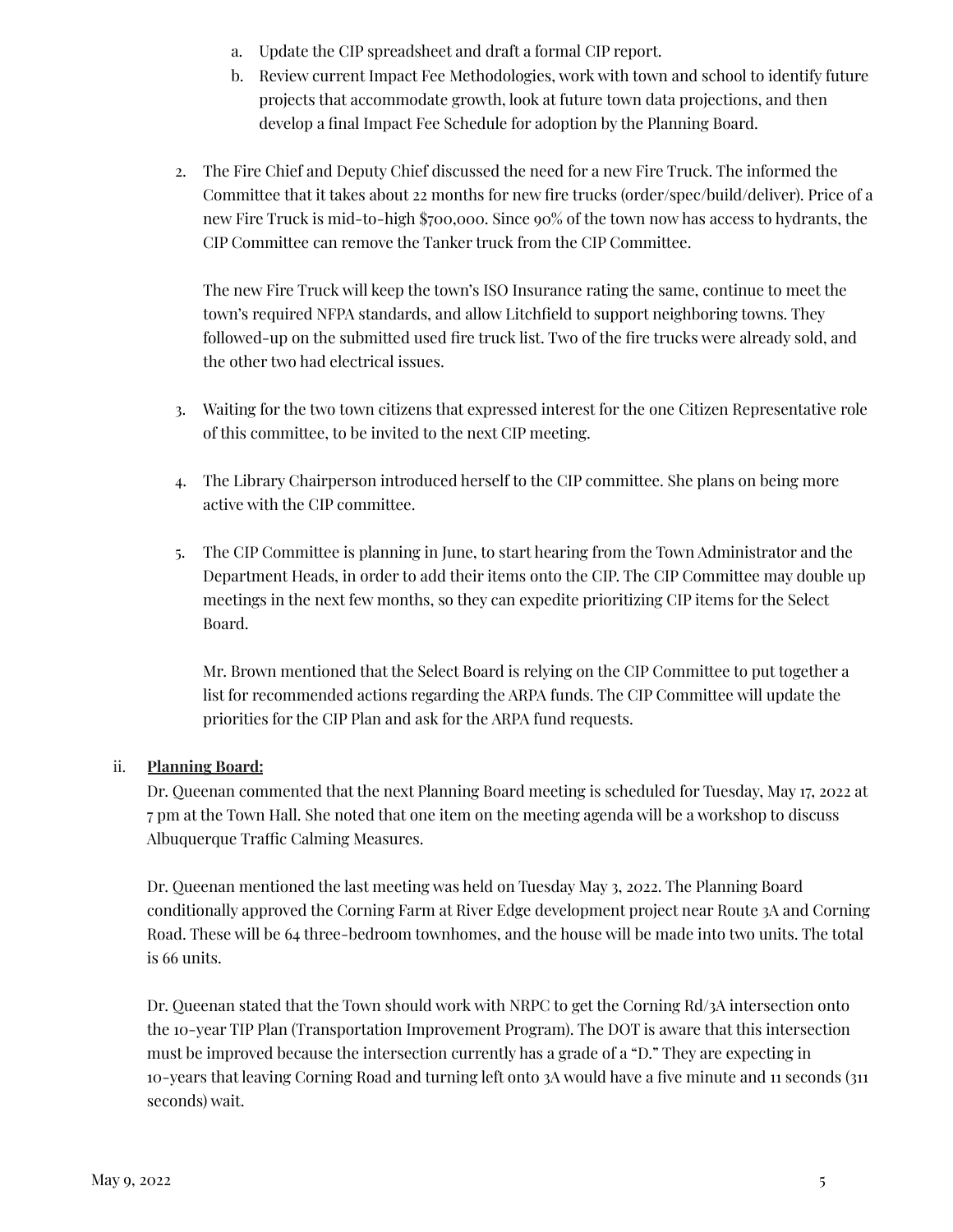Dr. Queenan mentioned that she was not sure how they could keep this on the radar, and Mr. Brown stated that it was a good question for Mr. Minkarah.

At a prior Planning Board Meeting, the Board discussed identifying "Process" of reporting Violations (Site Plan, Zoning Ordinance, Noise, etc.), for on-hours and off-hours. The Initial Research/Inquiry is ongoing. Dr. Queenan commented that she will be meeting with the Building Inspector on May 12, 2022.

## iii. **NRPC:**

Dr. Queenan mentioned that the next Full Commissioner meeting is scheduled for Wednesday, June 15, 2022, at 7 pm. The NRPC is located at 30 Temple Street, Nashua, NH.

## **7. Items Removed From Consent:**

i. **None**

## **8. Non-Public:**

Chairman Steven Webber mentioned that the Board would be entering a Non-Public Session under RSA 91-a:3, ii (a) - Compensation of a public employee. He asked for a motion to enter the Non-Public Session at 8:20 pm.

**Motion:** (Selectman R. Leary / Selectman R. Lascelles) So moved.

# **Discussion:** None

## **Roll Call:**

- a. Selectman S. Webber Yes
- b. Selectman R. Leary Yes
- c. Selectman R. Lascelles Yes
- d. Selectman K. Lynch Yes
- e. Selectman K. Queenan Yes

**Vote:** (5-0-0) The motion carried.

#### **9. Reconvene:**

**Motion:** (Selectman R. Leary / Selectman R. Lascelles) motioned to adjourn the Non-Public Session at 8:53 pm.

**Discussion:** None

**Vote:** (5-0-0) The motion carried.

### **10. Adjournment:**

**Motion:** (Selectman R. Leary / Selectman R. Lascelles) motioned to adjourn the Public Session at 8:53 pm and to seal the minutes because it is determined that divulgence of this information likely would adversely affect the reputation of any person other than a member of this board.

**Discussion:** None **Vote:** (5-0-0) The motion carried.